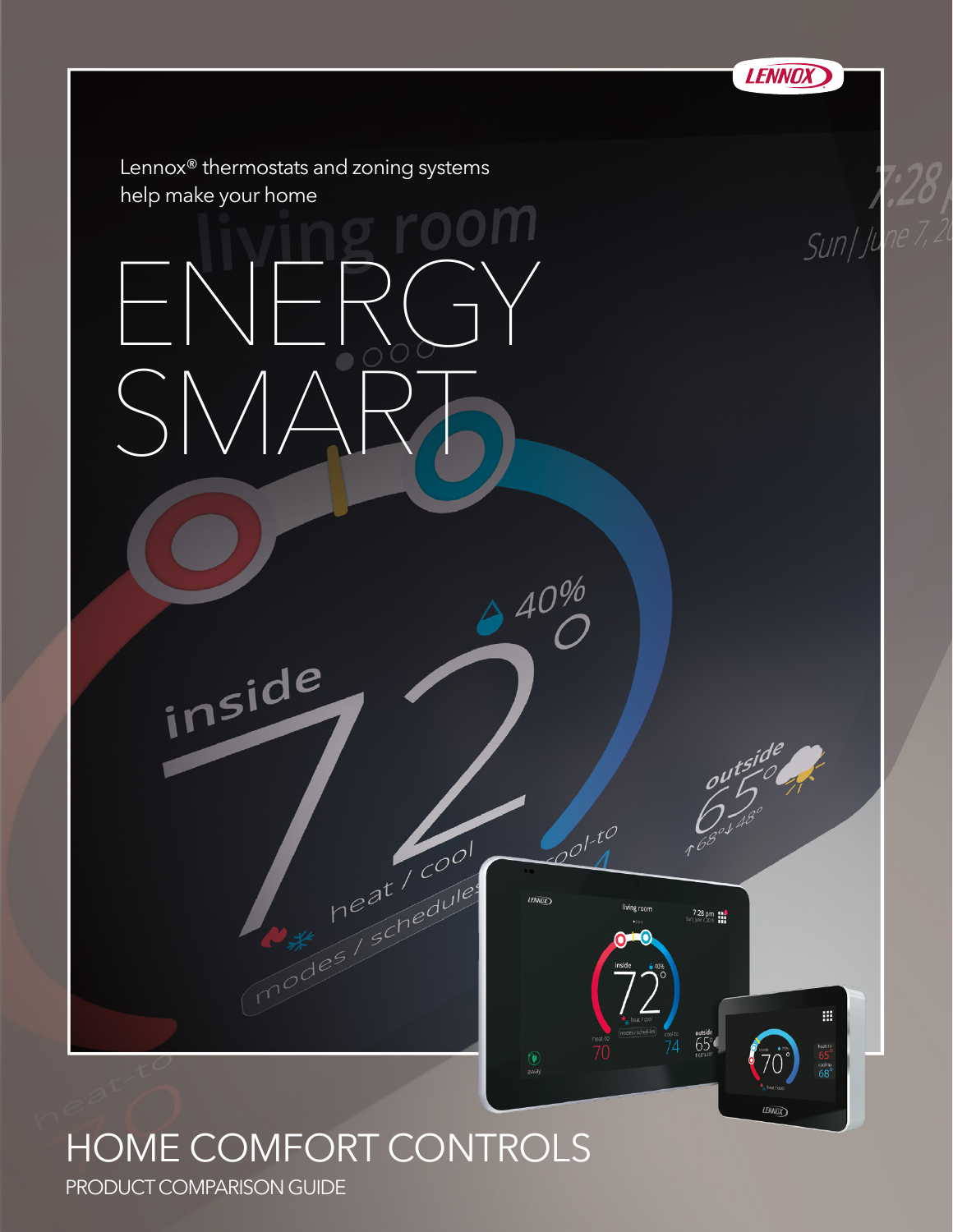ENNOX® THERMOSTAT

Lennox comfort is made even better with the precise, energy-saving control of Lennox® thermostats, leading with the iComfort® S30 ultra smart thermostat.



#### iComfort S30 iComfort E30 iComfort M30 iComfort Wi-Fi® 17500 Series 35500 Series iHarmony III® Harmony III® Ha Product **Highlights** The ultimate controller for precise comfort The most versatile thermostat for your comfort needs The simple, stylish, and smart thermostat that you can trust Touchscreen thermostat you can control from anywhere Advanced touchscreen control Stylish touchscreen thermostat Programmable and nonprogrammable thermostats \$\$\$\$ \$\$\$ \$\$ \$\$\$ \$\$ \$\$ \$ \$\$\$ \$\$ \$ \$ Energy Savings Programmable Programmable Programmable Programmable Programmable Programmable Programmable Automatic Changeove Smooth Setback Recovery Smooth Setback Recovery Smooth Setback Recovery Smooth Setback Recovery Smooth Setback Recovery Smooth Setback Recovery Smooth Setback Recovery Smart Away mode<sup>2</sup> Smart Away mode<sup>2</sup> Smart Away mode<sup>2</sup> Schedule IQ™ technology<sup>3</sup> Schedule IQ technology3 Schedule IQ technology<sup>3</sup> One-Touch Away mode<sup>4</sup> One-Touch Away mode<sup>4</sup> One-Touch Away mode<sup>4</sup> One-Touch Away mode<sup>4</sup> Energy Reports<sup>5</sup> Energy Reports<sup>5</sup> Energy Reports<sup>5</sup> Energy Reports<sup>5</sup> Energy Reports<sup>5</sup> Energy Reports<sup>5</sup> **Comfort** Feels Like™ setting<sup>6</sup> Feels Like setting<sup>6</sup> Feels Like setting<sup>6</sup> Compatible with the with the with the with the with the with the with the with the with the with the with the with the with the with the with th Automatic | Automatic | Automatic | Automatic | Automatic | Automatic | Automatic Changeover Automatic Changeover<sup>7</sup> Automatic Changeover Automatic Changeover<sup>7</sup> Automatic Changeover<sup>7</sup> Automatic Changeover Allergen Defender<sup>8</sup> Allergen Defender<sup>8</sup> Perfect Temp<sup>9</sup> Perfect Temp<sup>9</sup> Humidity control<sup>10</sup> Humidity control<sup>10</sup> Humidity control<sup>10</sup> Humidity control<sup>10</sup> Humidity control<sup>10</sup> Convenience 7" HD color touchscreen 7" HD color touchscreen 4.3" color capacitive touchscreen Color touchscreen 4.3" color capacitive touchscreen 4.3" color capacitive touchscreen Remote capability<sup>11</sup> Remote capability<sup>11</sup> Remote capability<sup>11</sup> Remote capability<sup>11</sup> Weather-On-Demand<sup>12</sup> Weather-On-Demand<sup>12</sup> Weather-On-Demand<sup>12</sup> Precise Comfort® Plus<sup>13</sup> Precise Comfort  $Plus<sup>13</sup>$ HD video screen savers automatically change to reflect current outdoor weather conditions HD video screen savers automatically change to reflect current outdoor weather conditions Customizable screen saver option allows you to upload a photo Works with devices with Amazon Alexa<sup>14</sup><br>and Apple HomeKit<sup>15</sup> Works with devices with Amazon Alexa<sup>14</sup><br>and Apple HomeKit<sup>15</sup> Works with devices<br>with Amazon Alexa<sup>14</sup> Peace of Mind Performance Reports allow you to see your system's energy use; hourly, daily, and monthly reports are available Performance Reports allow you to see your system's energy use; hourly, daily, and monthly reports are available Performance Reports allow you to see your system's energy use; hourly, daily, and monthly reports are available Advanced Alerts monitor all system components and use smart diagnostics to identify the issue Basic Alerts notify you and your dealer whenever your system needs service or maintenance Basic Alerts notify you and your dealer whenever your system needs service or maintenance Advanced Alerts Customizable<br>reminders<sup>16</sup> Customizable<br>reminders<sup>16</sup> Customizable<br>reminders<sup>16</sup> Customizable<br>reminders<sup>16</sup> Filter reminder Filter reminder Filter reminder Filter reminder Filter reminder Filter reminder Filter reminder 5-Year Limited Warranty 5-Year Limited Warranty 5-Year Limited Warranty 5-Year Limited Warranty 5-Year Limited Warranty 5-Year Limited **Warranty** 2-Year Limited Warranty System **Compatibility** iComfort-enabled equipment from Lennox Standard equipment<sup>18</sup> Standard equipment<sup>18</sup> iComfort-enabled equipment from Lennox **Standard** equipment<sup>18</sup> Standard equipment<sup>18</sup> **Standard** equipment<sup>18</sup> Can be integrated with dual-fuel Can be integrated with dual-fuel Can be integrated Can be integrated with dual-fuel Can be integrated

#### iComfort® Smart Thermostats ComfortSense® Thermostats ComfortSense® Thermostats

heating systems

heating systems

with dual-fuel heating systems

heating systems

with dual-fuel heating systems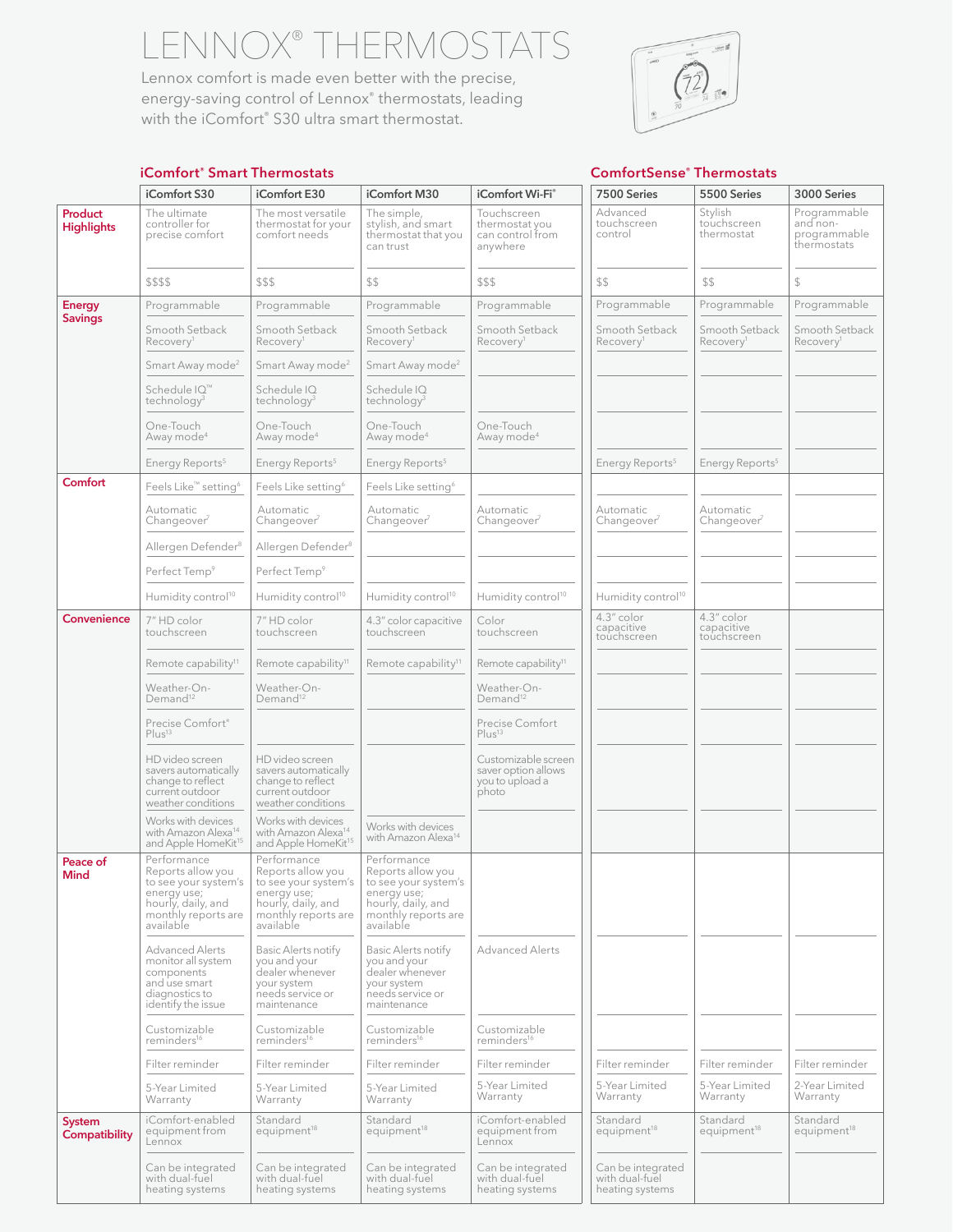## NNOX ZONING SYST

A perfect solution if you have high utility bills, or a family with different temperature needs—Lennox zoning systems save you the expense of heating or cooling areas you rarely use.



|        | iHarmony <sup>®</sup>                                                                                                                                     | Harmony III™                                                                      | $LZP-4$                                                                      | $LZP-2$                                                                       |
|--------|-----------------------------------------------------------------------------------------------------------------------------------------------------------|-----------------------------------------------------------------------------------|------------------------------------------------------------------------------|-------------------------------------------------------------------------------|
| Lennox | Room to room,<br>temperature control<br>for iComfort-enabled<br>equipment from                                                                            | Room to room,<br>temperature control<br>for Lennox variable<br>capacity equipment | Room to room,<br>temperature control<br>for Lennox multi-<br>stage equipment | Room to room,<br>temperature control<br>for Lennox single-<br>stage equipment |
| \$\$\$ |                                                                                                                                                           | \$\$                                                                              | $\mathbb{S}$                                                                 | $\mathbb{S}$                                                                  |
|        | Automatic Changeover<br>between heating and<br>cooling operation<br>helps save energy                                                                     | Automatic<br>Changeover                                                           | Automatic<br>Changeover                                                      | Automatic<br>Changeover                                                       |
|        | Compatible with<br>variable-speed<br>equipment to allow<br>precise regulation of<br>temperature                                                           | Compatible with<br>variable-speed<br>equipment                                    |                                                                              |                                                                               |
|        | Offers the ultimate<br>Forms are an<br>incustomizable<br>comfort control<br>with an iComfort<br>S30 thermostat and<br>Lennox communicating<br>  equipment |                                                                                   |                                                                              |                                                                               |
|        | Remotely control zones                                                                                                                                    |                                                                                   |                                                                              |                                                                               |
|        |                                                                                                                                                           |                                                                                   |                                                                              |                                                                               |
|        |                                                                                                                                                           |                                                                                   |                                                                              |                                                                               |
|        | 5-Year Limited<br>Warranty                                                                                                                                | 2-Year Limited<br>Warranty                                                        | 2-Year Limited<br>Warranty                                                   | 2-Year Limited<br>Warranty                                                    |
|        | iComfort-enabled<br>equipment from<br>Lennox                                                                                                              | Works with variable<br>capacity universal                                         | Works with multi-<br>stage universal<br>equipment                            | Works with single-<br>stage heat/cool<br>equipment                            |



- 1 Smooth Setback Recovery returns the temperature to a comfortable setting up to two hours before you return home, depending on outdoor conditions
- 2 Smart Away™ mode uses the GPS in your smartphone to detect when you're leaving, and automatically changes the temperature to a more energy-efficient setting
- 3 Schedule IQ™ is a one-time programming feature that senses changes in your routine and adjusts heating and cooling to match
- 4 One-Touch Away mode overrides your regular programming schedule when you're away and automatically turns down heating or cooling to save energy
- 5 Energy Reports show you how often and how long your heating and cooling system has run for the month
- 6 Feels Like™ setting takes into account temperature and humidity to make your home feel exactly like you want
- 7 Automatic Changeover switches between heating and cooling, depending on indoor temperature
- 8 Allergen Defender monitors the air quality and pollen levels in your local zip code and automatically turns the fan on as needed to clean your home's air
- 9 Perfect Temp works with your system to heat or cool as needed to preserve your temperature in any weather
- 10 Humidity control works with the system's attached humidity system to optimize moisture levels
- 11 Remote capability when used with a smartphone or other web-enabled device
- 12 Weather-On-Demand allows you to view forecasts and air quality conditions in your area
- 13 Precise Comfort® Plus holds your home's temperature to within 0.5 degree or better when used with premium Lennox® equipment
- 14 Allows you to control the thermostat with voice commands. Requires separate purchase of Amazon Echo or Echo Dot. As of the date of this publication, Amazon Echo devices are not available for purchase in all countries. This reference is intended for use with US-based thermostats only. Alexa and all related logos are trademarks of Amazon.com, Inc. or its affiliates.
- 15 Apple HomeKit technology provides an easy, secure way to control your home's lights, doors, thermostats, and more from your iPhone, iPad, or Apple Watch. To control this HomeKitenabled accessory, iOS 10.2.1 or later is recommended. Apple, Apple Watch, iPad, iPad Air, iPhone, and iPod touch are trademarks of Apple Inc., registered in the U.S. and other countries. HomeKit is a trademark of Apple Inc.
- 16 Customizable reminders allow you to choose the alerts you want to appear on the home screen
- 17 Works with premium Lennox communicating equipment
- 18 Works with Lennox non-communicating equipment and most other brands of heating and cooling equipment

 NOTE: Due to Lennox' ongoing commitment to quality, all specifications and ratings are subject to change without notice. Warranties noted apply to residential applications only. Please see actual warranty certificate for details. Always verify actual system efficiencies through AHRI or by visiting AHRI ratings database at www.ahridirectory.org.